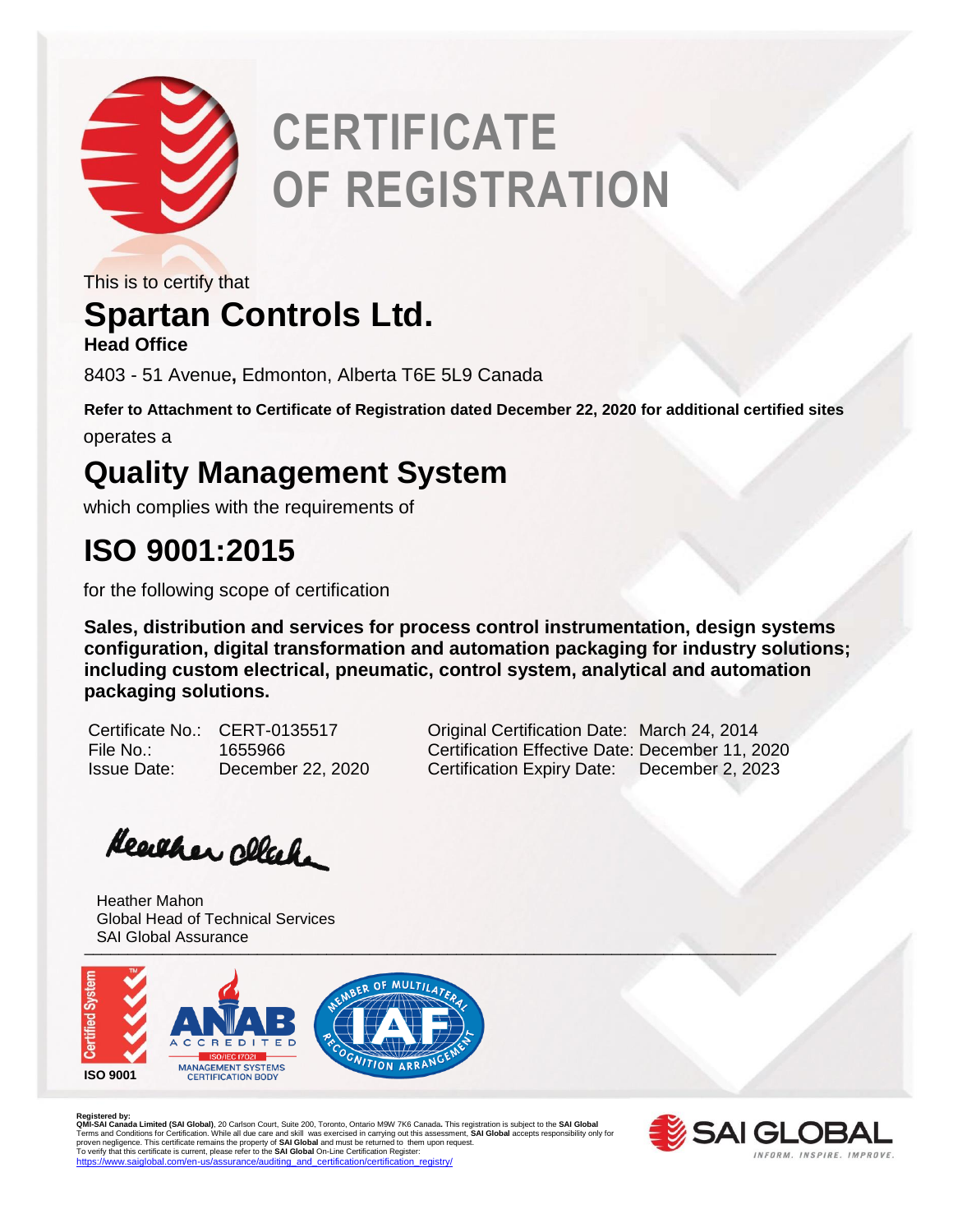# **ATTACHMENT TO CERTIFICATE OF REGISTRATION**

These sites are registered under Certificate No: CERT-0135517 issued on December 22, 2020

**File No. Effective Date**

| 001209  | <b>Spartan Controls Ltd.</b><br><b>Operations</b><br>8403 - 51 Avenue, Edmonton, Alberta T6E 5L9 Canada<br>Sales, distribution and services for process control instrumentation, design systems<br>configuration and automation packaging for industry solutions; including custom electrical,<br>pneumatic, control system; analytical and automation packaging solutions.                                          | December 11, 2020 |
|---------|----------------------------------------------------------------------------------------------------------------------------------------------------------------------------------------------------------------------------------------------------------------------------------------------------------------------------------------------------------------------------------------------------------------------|-------------------|
| 014880  | <b>Spartan Controls Ltd.</b><br><b>Calgary Solution Centre</b><br>132-4152-27 St. NE, Calgary, Alberta T1Y 7J8 Canada<br>Sales, distribution and services for process control instrumentation, design systems<br>configuration, digital transformation and automation packaging for industry solutions;<br>including custom electrical, pneumatic, control system, analytical and automation packaging<br>solutions. | December 11, 2020 |
| 1636367 | <b>Spartan Controls Ltd.</b><br><b>Calgary Automation Centre</b><br>305-27 St. SE, Calgary, Alberta T2A 7V2 Canada<br>Sales and services for process control instrumentation, design systems configuration, digital<br>transformation and automotion packaging for industry solutions; including custom electrical,<br>pneumatic, control system, analytical solutions and custom automation packaging.              | December 11, 2020 |
| 1655966 | <b>Spartan Controls Ltd.</b><br><b>Head Office</b><br>8403 - 51 Avenue, Edmonton, Alberta T6E 5L9 Canada<br>Sales, distribution and services for process control instrumentation, design systems<br>configuration and automation packaging for industry solutions; including custom electrical,<br>pneumatic, control system, analytical and automation packaging solutions.                                         | December 11, 2020 |
| 1668810 | <b>Spartan Controls Ltd.</b><br>7500 Winston Street, Burnaby, British Columbia V5A 4X5 Canada<br>Sales, distribution and services for process control instrumentation, design systems<br>configuration, digital transformation and automation packaging for industry solutions;<br>including custom electrical, pneumatic, control system, analytical and automation packaging<br>solutions.                         | December 11, 2020 |

These registrations are dependent on Spartan Controls Ltd. Head Office (File No. 1655966) maintaining their scope of registration to ISO 9001:2015